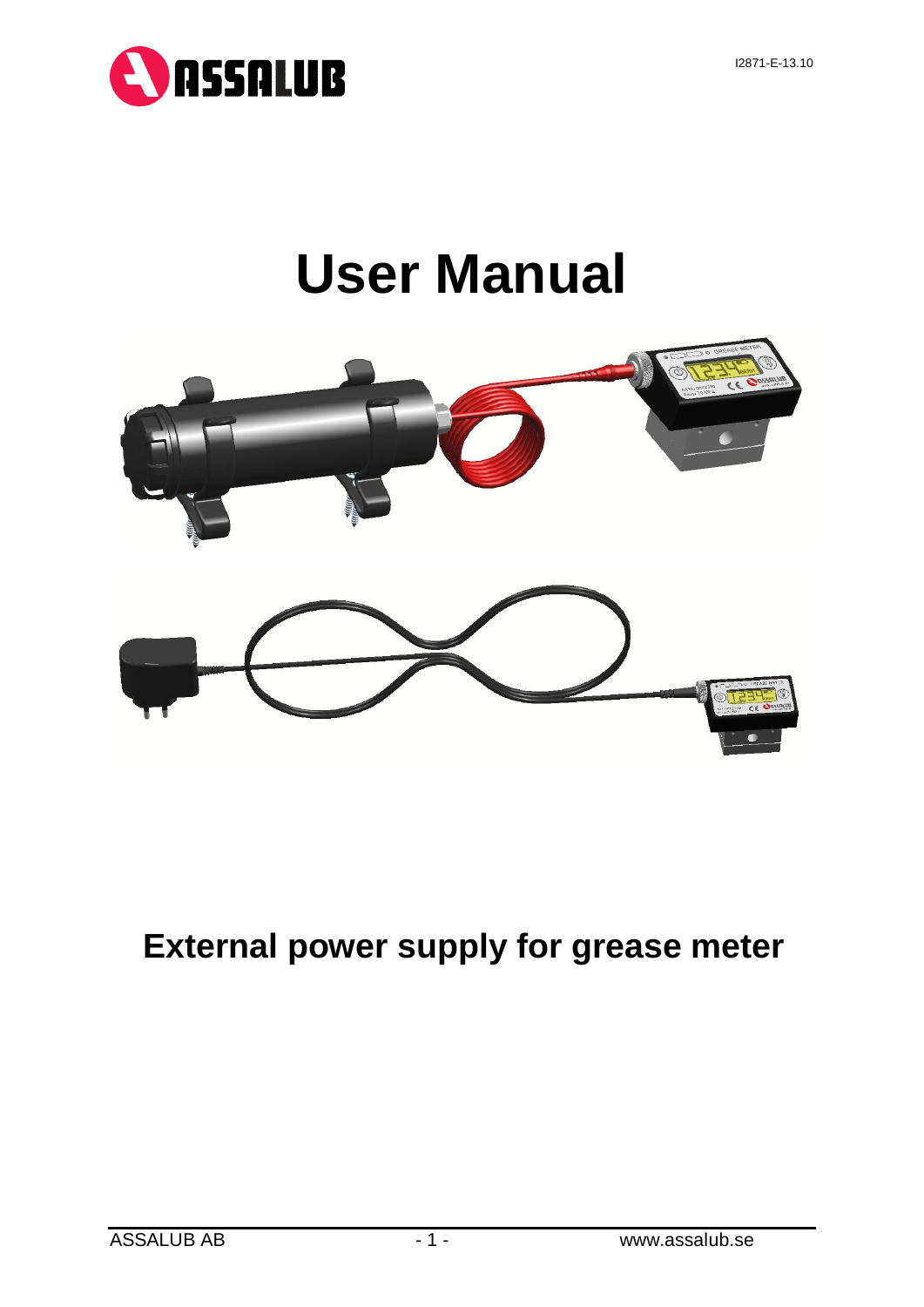

## **Table of Contents**

## **1 Description**

When you want to continuously measure the grease flow, a solution can be to install a grease meter. The problem with that can be the relative short duration of the ordinary batteries.

If there is a wall socket close by, the best solution is to use that instead of the ordinary batteries. If there is no wall socket available there is the option of using bigger batteries which have a capacity of 8 to 10 times the ordinary.

## **2 Components**

#### **2.1 Battery adapter**

Art. no. 0102508

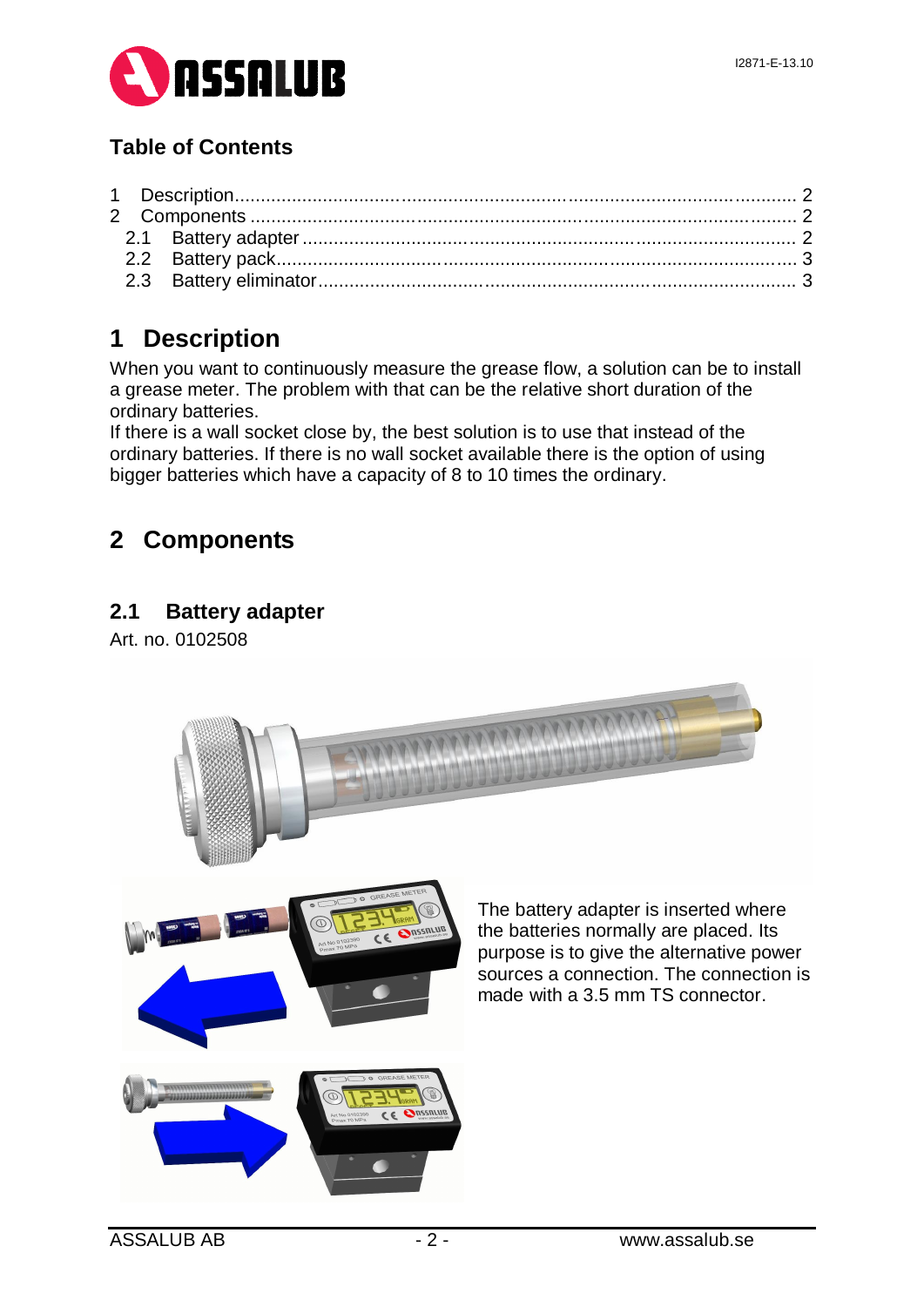

#### **2.2 Battery pack**

Art. no. 0102509



The battery pack consists of a battery holder and two clamps. The clamps are made for fastening by screws to a wall or similar.

The battery holder is connected to the battery adapter by the 3.5 mm TS connector. The battery holder is loaded with two batteries of type C (LR14). Cable length: 1.5 m.

#### **2.3 Battery eliminator**

Art. no. 0102514



It is recommended that you only use the Assalub battery eliminator. Using another battery eliminator may damage the grease meter.

Power supply: 100 . 240 V AC, 50 . 60 Hz. Cable length: 1.5 m.